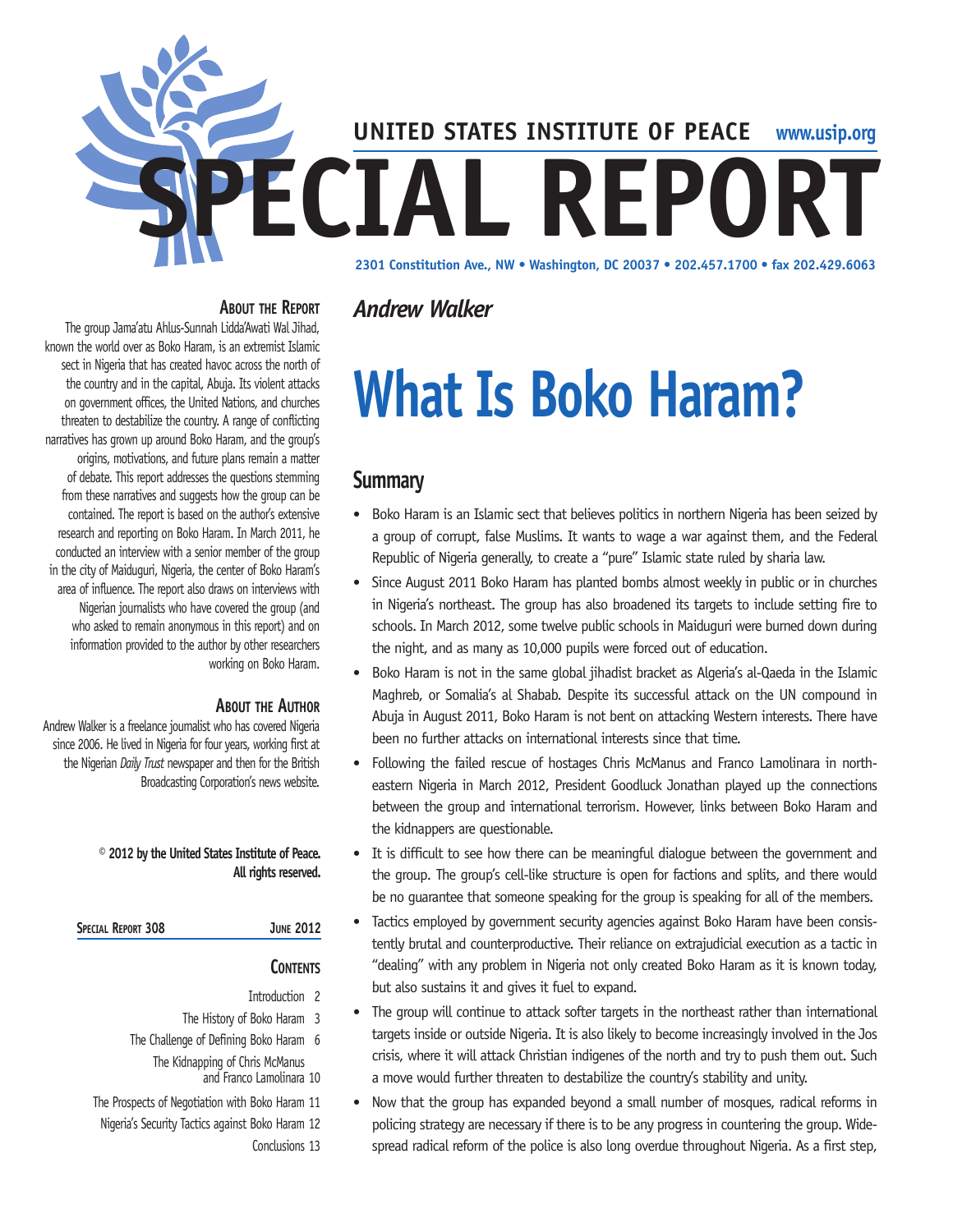#### **About the Institute**

The United States Institute of Peace is an independent, nonpartisan institution established and funded by Congress. Its goals are to help prevent and resolve violent conflicts, promote postconflict peacebuilding, and increase conflict management tools, capacity, and intellectual capital worldwide. The Institute does this by empowering others with knowledge, skills, and resources, as well as by its direct involvement in conflict zones around the globe.

#### **Board of Directors**

**J. Robinson West** (Chair), Chairman, PFC Energy • **George E. Moose** (Vice Chairman), Adjunct Professor of Practice, The George Washington University • **Judy Ansley,** Former Assistant to the President and Deputy National Security Adviser under President George W. Bush • **Eric Edelman,** Hertog Distinguished Practitioner in Residence, Johns Hopkins School of Advanced International Studies • **Kerry Kennedy,**  President, Robert F. Kennedy Center for Justice and Human Rights • **Ikram U. Khan,** President, Quality Care Consultants, LLC • **Stephen D. Krasner,** Graham H. Stuart Professor of International Relations, Stanford University • **John A. Lancaster,** Former Executive Director of the National Council on Independent Living • **Jeremy A. Rabkin,** Professor, George Mason School of Law • **Judy Van Rest,** Executive Vice President, International Republican Institute • **Nancy Zirkin,** Executive Vice President, Leadership Conference on Civil Rights

#### *Members Ex Officio*

**Michael H. Posner,** Assistant Secretary of State for Democracy, Human Rights, and Labor • **James N. Miller,**  Principal Deputy Under Secretary of Defense for Policy . **Nancy McEldowney,** Acting President, National Defense University • **Richard H. Solomon,** President, United States Institute of Peace (nonvoting)

The views expressed in this report do not necessarily reflect the views of the United States Institute of Peace, which does not advocate specific policy positions.

To request permission to photocopy or reprint materials, e-mail: permissions@usip.org jailing a number of police officers responsible for ordering human rights abuses might go some way to removing a key objection of the group.

#### **Introduction**

Nigeria has had a long and unfortunate history of communal conflicts and ethnoreligious violence. For example, in Plateau state, in Nigeria's "middle belt," there have been many outbreaks of bloody violence between different communities since the return of democracy in 1999. There have also been riots in the urban centers of Kaduna and Kano, and for several decades there has been a simmering conflict in the Tafawa Balewa district of Bauchi.

When viewed from outside, it can appear that these conflicts boil down to religious differences, tensions between blocs of Muslim and Christian inhabitants. When one looks deeper, however, one finds that politics—more precisely, control of government patronage—is the primary cause of many of these conflicts. Election disputes have also led to breakdowns along Muslim and Christian lines, as was seen in the most recent polls in 2011, when youths went on the rampage in southern Kaduna state. When violence erupts in these circumstances, the genesis is usually in one group asserting control of the apparatus of government over another group or groups in a very heterogeneous and ethnically diverse part of Nigeria.

There is also a history of Muslim sects growing in the cities of northern Nigeria. In the 1980s, for example, the Maitatsine sect, which heretically claimed Muhammad was not the messenger of Allah, established itself in the slums of Kano. The sect was wiped out very brutally, with women and children of the sect attacking heavily armed military and police forces with bows and arrows and knives. The group scattered and was fully eliminated over the course of a decade.

A weakness in the institutions of politics and the security services has created a political situation where such threats to stability are not dealt with until violence is a certainty. Only when a politician in control of a state is convinced that such a threat cannot be bent to his advantage will he order any action be taken against it. Such is the weakness of security institutions; their only method of dealing with any such threat is with violence. Boko Haram was created under these circumstances.

Boko Haram is an Islamic sect that believes northern politics has been seized by a group of corrupt, false Muslims. It wants to wage a war against them, and the Federal Republic of Nigeria generally, to create a "pure" Islamic state ruled by sharia law. Since 2009 it has been driven by a desire for vengeance against politicians, police, and Islamic authorities for their role in a brutal suppression of the group that year. But the group has proved itself to be very adaptable, evolving its tactics swiftly and changing its targets at the behest of a charismatic leadership. The group leapt onto the world's agenda in August 2011, when it bombed the United Nations compound in Abuja, killing twenty-three people. Some observers say Boko Haram has reached out to find allies in other global jihadist movements in the Sahel. The speed at which the group developed the capability to produce large and effective improvised explosive devices and enlist suicide bombers to deliver them suggests outside help. But thus far there remains no evidence to say the group's intentions are to confront and attack Western interests inside or outside Nigeria.

A much more likely development is that the group will continue to attack soft civilian targets, widen its war against the influence of corrupt authorities, and include itself in the ongoing conflict in Plateau state. Boko Haram, along with many other groups in northern Nigeria, believes that Plateau governor Jonah Jang is responsible for a campaign of "ethnic cleansing" against Hausa and Fulani people. There have been many outbreaks of violence perpetrated by people on both sides. Recently there has been a spate of suicide attacks on churches, for which Boko Haram is suspected.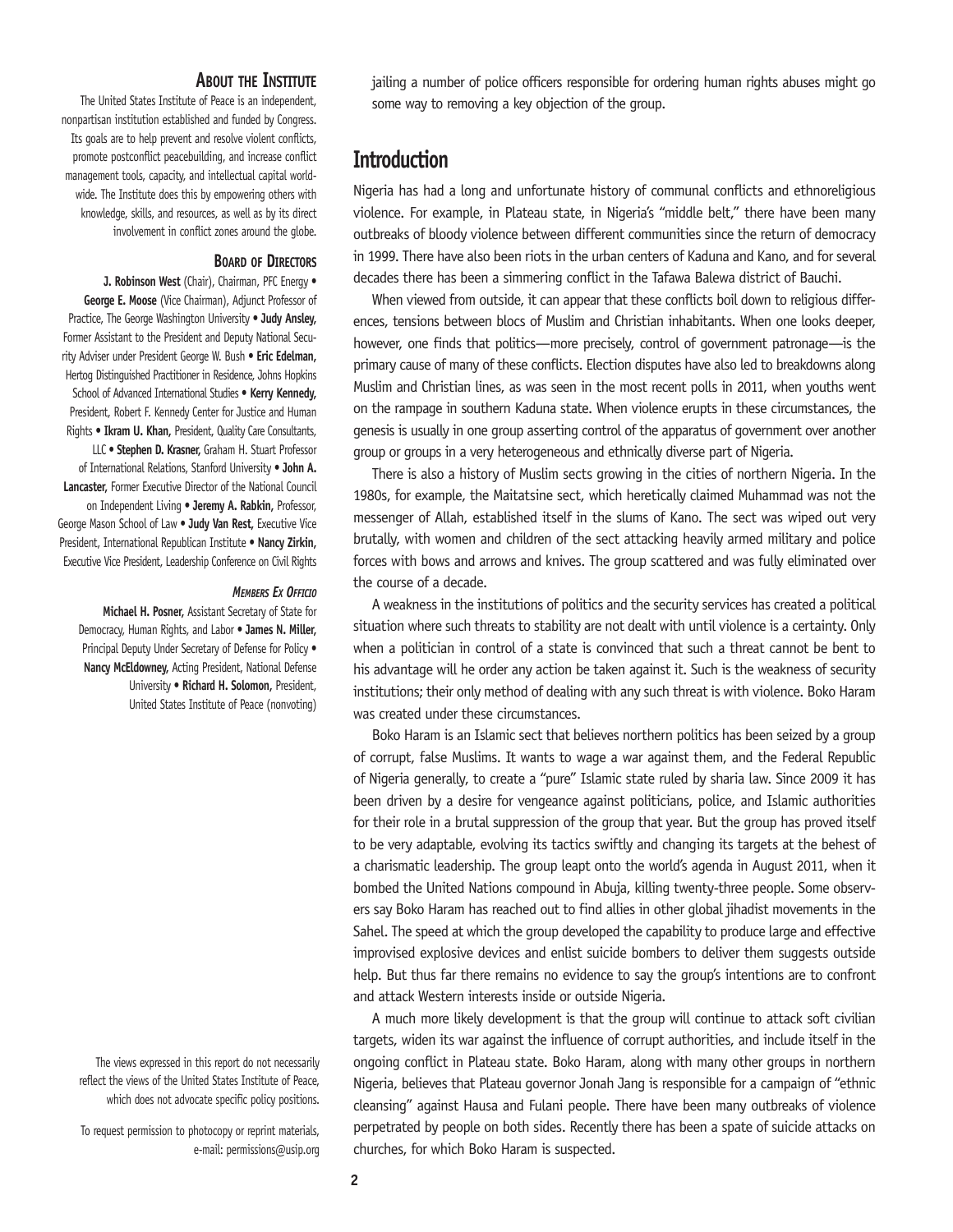If the group escalates its attacks on northern Christians and appropriates the conflict in Plateau, the results could have very serious implications for the unity of the country. The government of Goodluck Jonathan has called on the United States and the United Kingdom to help it in its fight against Boko Haram. But extreme caution must be advised, as what might appear to be a little "local difficulty" might hide a growing rift between north and south.

## **The History of Boko Haram**

Boko Haram's origins lie in a group of radical Islamist youth who worshipped at the Alhaji Muhammadu Ndimi Mosque in Maiduguri a decade ago. In 2002, an offshoot of this youth group (not yet known as Boko Haram) declared the city and the Islamic establishment to be intolerably corrupt and irredeemable. The group declared it was embarking on *hijra* (a withdrawal along the lines of the Prophet Muhammad's withdrawal from Mecca to Medina). It moved from Maiduguri to a village called Kanama, Yobe state, near the border with Niger, to set up a separatist community run on hard-line Islamic principles. Its leader, Mohammed Ali, espoused antistate ideology and called on other Muslims to join the group and return to a life under "true" Islamic law, with the aim of making a more perfect society away from the corrupt establishment. In December 2003, following a community dispute regarding fishing rights in a local pond, the group got into a conflict with the police. Group members overpowered a squad of officers and took their weapons. This confrontation led to a siege of its mosque by the army that lasted into the New Year. The siege ended in a shootout in which most of the group's seventy members were killed, including Mohammed Ali.

The group had gained press attention in Nigeria, and interest from the U.S. Embassy, because of the catchy name locals had given it: the Nigerian Taliban. It also caught the attention of the Nigerian media because many of the group's members were the sons of wealthy and influential people in Nigeria's northern establishment. They were perhaps not all from the very highest circle of Nigerian society, but one was alleged to have been the son of then Yobe governor Bukar Abba Ibrahim. In a 2004 U.S. State Department cable, revealed by Wikileaks, the U.S. embassy in Abuja concluded the group did not present an international threat and likely had no links to international jihadist organizations.

The few survivors of the "Nigerian Taliban" returned to Maiduguri, where they settled back with others from the youth group that had originated at the Ndimi mosque. The leader of this Maiduguri group, Mohammed Yusuf, then embarked on the process of establishing the group's own mosque in Maiduguri. This new mosque, named the Ibn Taimiyyah Masjid, was built on land to the north of the center of town, near the railway station, owned by Yusuf's father-in-law, Baba Fugu Mohammed. The group was apparently left alone by the authorities, and it expanded into other states, including Bauchi, Yobe, and Niger state. The group's neighbors in Maiduguri dubbed the group Boko Haram, which roughly translates as "Western education is forbidden" in Hausa.

Observers say the group constructed a "state within a state," with a cabinet, its own religious police, and a large farm. It attracted more and more people under its roof by offering welfare handouts, food, and shelter. Many of the people the group attracted were refugees from the wars over the border in Chad and jobless Nigerian youths. The source of the group's money at this stage of its existence is not clear. Members of the Borno religious establishment say that Yusuf received funds from Salafist contacts in Saudi Arabia following two hajj trips that Yusuf made during this time. Another possible source of funding during this period was donations from wealthy northern Nigerians. In 2006, a wealthy northern businessman was arrested by the State Security Services after a group of children alleged that they had been sent by the group to an al-Qaeda training camp in Mauritania. The businessman says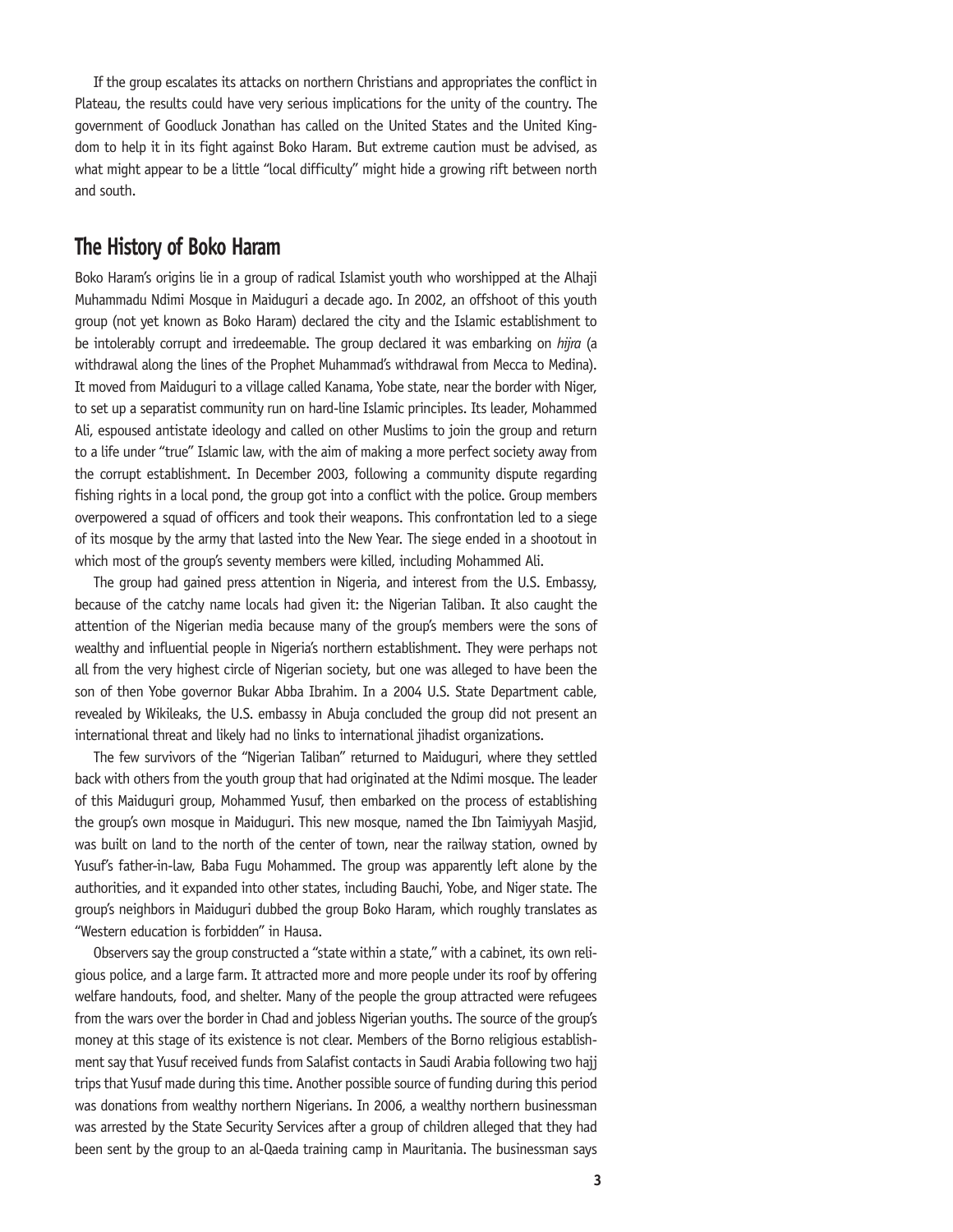his donations to the group were an innocent attempt to contribute *zakat*, an obligation of wealthy Muslims to give charitably.

On the eve of the 2007 presidential elections, Sheikh Ja'afar Mahmoud Adam, a prominent, popular cleric and regular preacher at the Ndimi mosque in Maiduguri, was assassinated as he was praying at the mosque he administered in Kano. The killing was a mystery for some time, but it is now acknowledged that it was carried out on the orders of Mohammed Yusuf. Sheikh Ja'afar had begun to criticize the group for its hard-line ideology, predicting a clash with the state. The killing is now seen by some as a key point in the development of Boko Haram, because there was no longer the possibility of turning Yusuf and his followers back to the mainstream of the northern Islamic establishment.

Much bloodier events soon followed. In July 2009 the group came into conflict with the authorities in a strikingly similar way to the events of six years before. Traveling en masse to the funeral of a fellow member, the group was stopped by police traffic officers, who were enforcing a tightened restriction on motorcycle helmets, and an argument ensued. The circumstances are unclear, but a member of the group is reported to have fired on the police, injuring several officers. The group then attacked police stations in Bauchi and Yobe, killing scores of police officers. Yusuf released several video sermons in which he explicitly threatened the state and the police with violence. They were circulated on DVD and gained a widespread audience.

These events led the Bauchi government to crack down on the group, arresting more than seven hundred members. In Maiduguri, the police surrounded the group's mosque, but members of the sect managed to break out and for three days they had the run of the town. They roamed the city acting independently, fighting police when they came across them and killing Muslim and Christian civilians indiscriminately.

The police eventually regained control of Maiduguri, and then embarked on a bloody purge of the group's members and anyone they suspected of being a Boko Haram supporter or sympathizer. Dozens of people were rounded up and executed without trial, including Yusuf's father-in-law. Mohammed Yusuf was arrested by the army and handed over to the police, who killed him within hours. Police officials denied that he had been executed, saying he had been shot while trying to escape. Videos clearly showing the execution of young boys and other alleged Boko Haram members by the police, including Buji Foi, a former commissioner for religious affairs in the state government, have been posted on YouTube. Those members of the group who were not killed or arrested fled, some say out of Nigeria. They entered another incarnation, that of famous Islamists on the run.

After these events, the police and the army began to take information from traditional rulers and imams in Maiduguri about people suspected to be members or sympathizers of Boko Haram. If these people had fled, their property was confiscated and parceled out to the traditional leaders to keep or give to their supporters. An unknown number of people were denounced at this time and later disappeared, presumed executed by the police. A local journalist in Maiduguri believes the number of people who have disappeared in this way could be more than one hundred. The police deny such accusations.

Little is known about where the members of Boko Haram who fled Maiduguri went during this 2009–10 period. But the group's uprising undoubtedly brought its members to the attention of global jihadist movements and rebel groups based around the Sahel. Nigeria-based security sources told Reuters in January 2012 that they had tracked "several dozen" Nigerians to insurgent training camps in Algeria during this time. Sources told this author that this information was based on reports from human intelligence assets in such camps. The UN Security Council says that Boko Haram members received training in a Tuareg rebel camp in Mali. The foreign minister of Niger told reporters that Nigerians have been trained in rebel camps "across the Sahel region." It is believed that the group's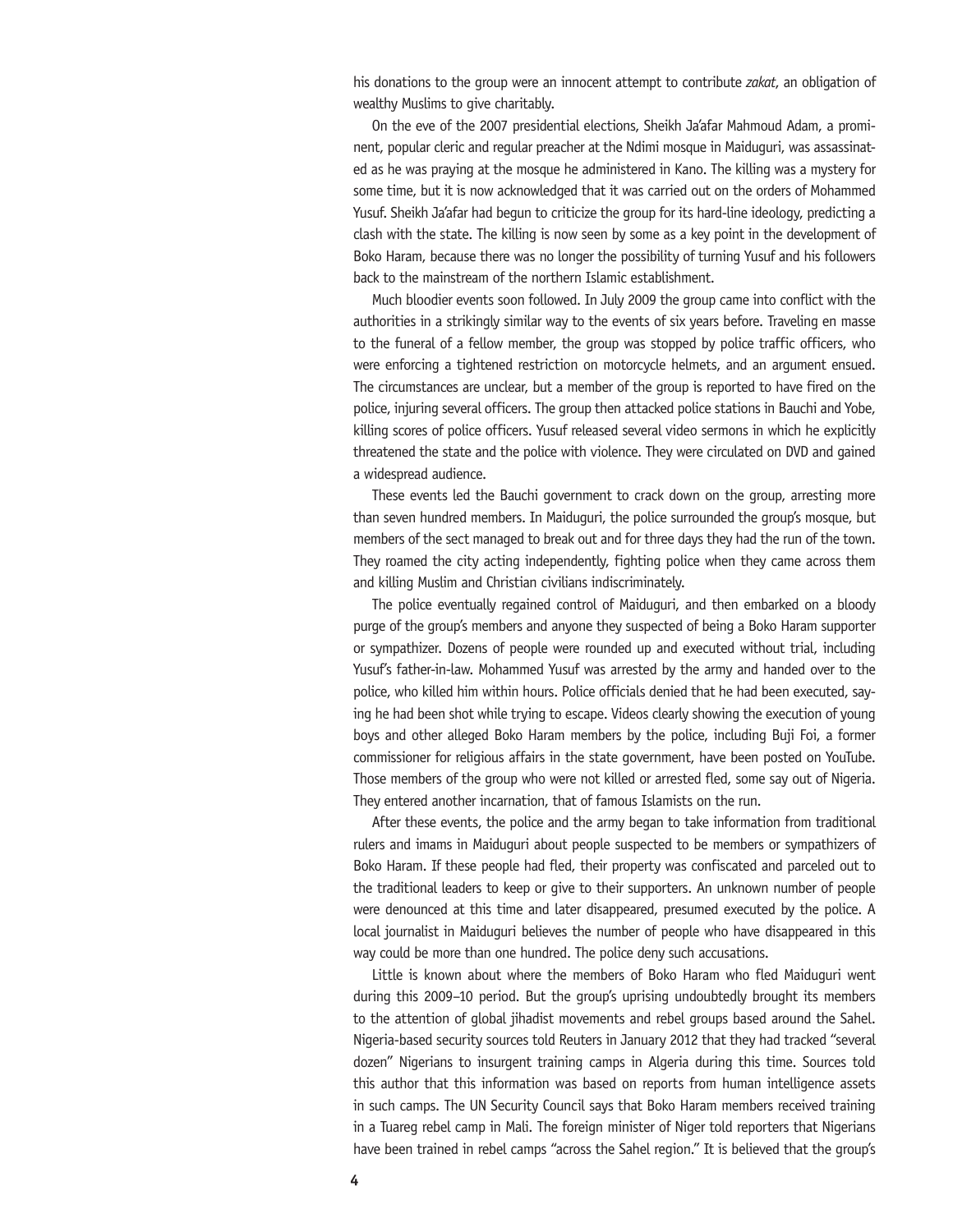leadership, including Abubakar Shekau, Mohammed Yusuf's right-hand man, relocated to a hideout in northern Cameroon.

Sometime in mid-2010 Boko Haram returned to Maiduguri and started a campaign of assassinations. This campaign began with hit-and-run attacks against police checkpoints in Borno and Yobe. The group's favored method was to do so on a motorcycle, whereby the pillion rider would kill the police officers and seize their weapons. Gunmen also forced their way into the homes of local leaders who had cooperated with the police by naming Boko Haram members. The people who had taken over houses formerly belonging to escaped Boko Haram members were also killed if they refused to leave.

On Christmas Eve 2010 as many as half a dozen bombs were detonated near churches and a market in two districts of Jos, Plateau state, killing scores of people. At the time it was not assumed to be a Boko Haram attack; it was thought to be a nasty twist to the long-standing ethno-political conflict there. Then, on New Year's Eve 2010 a bomb was detonated in a popular open-air fish restaurant and market inside the grounds of the Mogadishu barracks, just outside Abuja, killing ten. While it sits very close to a military barracks, the market was frequented mostly by civilians and was relatively loosely protected. Initially it was not certain that either bombing had been carried out by Boko Haram. There had been a bombing three months before at a ceremony in Abuja marking the fiftieth anniversary of the country's independence for which Boko Haram was not implicated. (A leader of the Niger Delta militant organization the Movement for the emancipation of the Niger Delta [MEND], in custody in South Africa, faces charges of planning that attack.) But in early 2011 an FBI investigation concluded that the Mogadishu barracks bomb was constructed using the same techniques as devices in Jos, and suspecion fell on Boko Haram. These attacks showed the group was prepared to strike vulnerable spots and cause civilian casualties. It launched its bombing campaign in the already tense city of Jos, and it showed the authorities it was able to reach them in Abuja.

During the first few months of 2011, the group's targets for assassination operations in Maiduguri widened beyond the original focus of police and other authorities. In February 2011, for example, a pharmacist in Maiduguri—not believed to have had any previous connection to the group's treatment by the police—was murdered in a robbery neighbors attributed to Boko Haram. Cash and a large amount of medical supplies were taken from his shop. A senior member of the group who identified himself as "Abu Dujana" told this author in an interview that anyone whom the group declared an "enemy" would be killed, though he could not say what the pharmacist had done. Abu Dujana also reported that the group had not ruled out the use of suicide bombers in its attacks.

The group began to rob banks, cash-in-transit convoys, and successful businesses, not only in Maiduguri but also in Bauchi, where the group remains strong. The group claims it is permitted to do this by the Quran, as the money it takes is considered to be the "spoils of war." A source who has followed the group closely states that the group is thought to have made approximately 500 million naira (about \$3 million, or £2 million) from such robberies, but such claims are unverifiable.

In June 2011 Boko Haram bombed the national police headquarters in Abuja. A car laden with explosives drove into the compound of Louis Edet House, a block of offices previously thought secure in Abuja's government zone, by following a convoy of senior officers through the gates. It is believed the driver aimed to put the car near the entrance stairway as the senior officers entered, but he was directed around the back of the building by guards, where the bomb detonated in the car park.

At the time it was questioned whether the bombing was meant to be a suicide attack, because it was possible that the bomber had been delayed in Abuja traffic, but in August 2011 remaining doubts were removed when a man drove a car into the UN compound in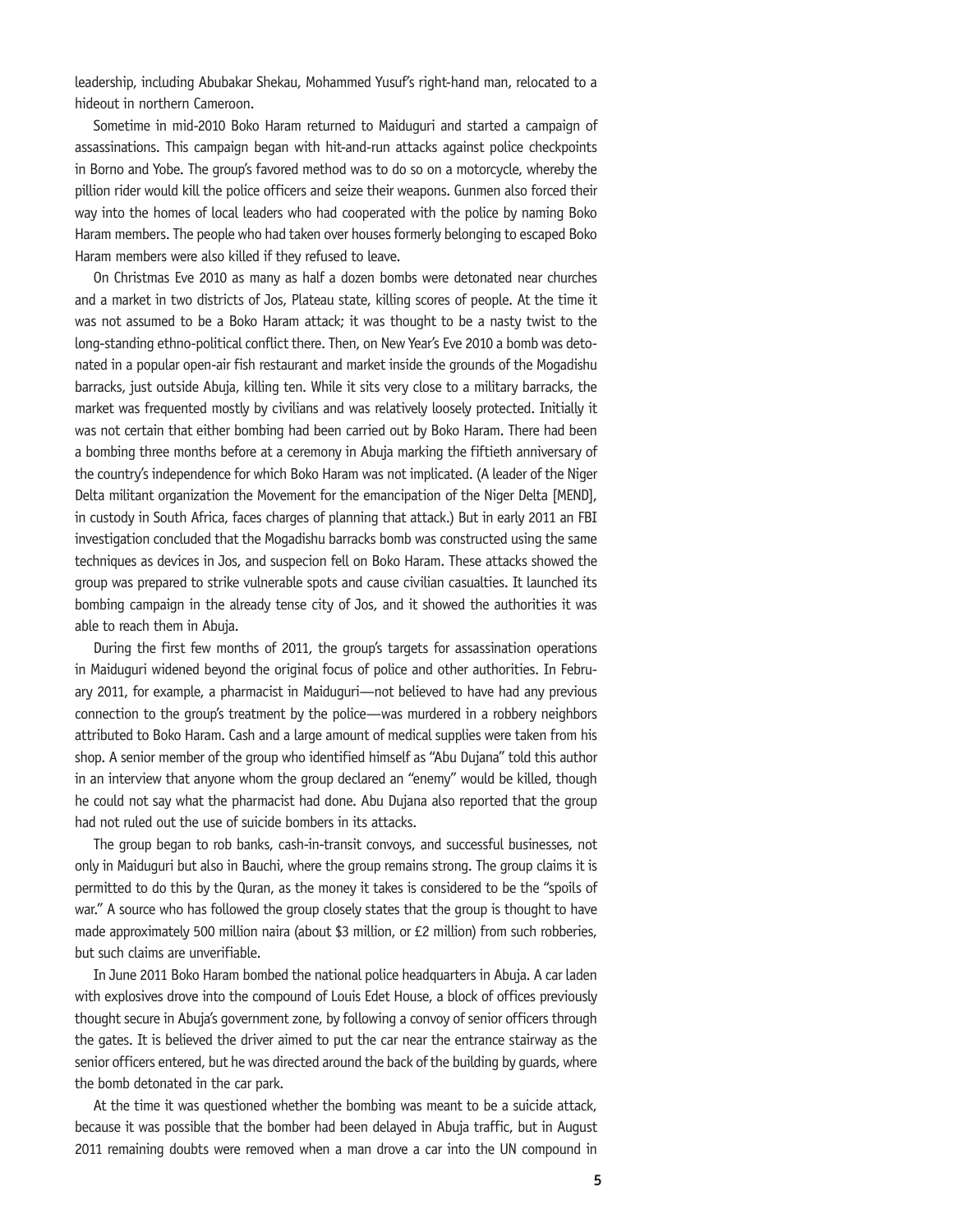*The attack [on the UN compound] launched Boko Haram onto world news and established it as a militant group with the technical, and doctrinal, capacity to produce suicide bombs.*

Abuja and detonated a massive bomb, killing twenty-three people and wounding scores more. The attack launched Boko Haram onto world news and established it as a militant group with the technical, and doctrinal, capacity to produce suicide bombs. The organization released a martyrdom video made by the driver of the car.

Security intelligence analysts at Stratfor say building successful suicide weapons, like the ones used at the United Nations and at police headquarters, is very difficult. To perform two successful detonations is good evidence that there is a foreign hand involved in training Boko Haram, they say. The type of explosives the group uses are common in mining and construction, according to Reuters. There are plenty of sources of such explosives in northern Nigeria.

The way the group contacted the outside world also changed about this time. A journalist colleague in Nigeria says the group tightened its telephone discipline, collecting the numbers of journalists it wanted to contact, rather than having journalists call contacts they had made in the organization. A Boko Haram spokesman with the nom de guerre of "Abu Qaqa" began contacting journalists to claim attacks. The government later claimed that it had captured him, but Boko Haram says that another member had been captured and that Qaqa is still active. The purported leader of the group, Abubakar Shekau, Yusuf's former right-hand man, also began to post videos to YouTube at this time.

Since August 2011 there have been almost weekly attacks by militants planting bombs in public or in churches in Nigeria's northeast. The group has also broadened its targets, away from direct revenge attacks on the state to include other representations of authority. This expansion includes setting fire to schools and attacking newspaper offices. In March 2012, some twelve public schools in Maiduguri were burned down during the night, with as many as 10,000 pupils forced out of education. Three alleged members of Boko Haram were killed while trying to set light to a school, reports say. The group has told journalists that these attacks are in retaliation for the arrests of a number of Islamic teachers from traditional "Tsangaya" Quranic schools in Maiduguri. In the Tsangaya system of schools, clerics teach children to memorize the Quran. These schools, some with only a few children, some very large, operate not only in Nigeria but also across the whole of the Sahel. The children, known as Almajiris, come to the city from the countryside. Many beg during the day and give their money to the teacher, or *mallam*, who runs the school. The group also says that it is attacking the government school system in retaliation for what it says is the government's attack on the Tsangaya system as a whole.

There has also been an increase in reports of people being beheaded in public by Boko Haram. It is believed that these might be internal purges of moderate members, or members in the group who have been arrested and can therefore no longer be trusted.

Big attacks have included bombings on Christmas Day 2011, when bombs were detonated in three states, Niger, Plateau, and Yobe, killing forty-five people. In January 2012 three groups of gunmen and suicide bombers coordinated attacks on three government buildings in Kano—the police headquarters, the office of the immigration service, and the State Security Service. More than two hundred people were killed.

The group has also continued its involvement in the long-standing conflict between indigenous groups and Hausa/Fulani "settlers" in Plateau state. Most of the violence in the area has not had a connection to Boko Haram, but in February 2012 a suicide car bomb was detonated at a Jos church. Days later, in March, another suicide bomb was detonated outside St. Finbar's church in Rayfield, Jos, near the government house. Nineteen people have been killed so far in retaliatory tit-for-tat attacks immediately following those bombings.

More recently, there have been deadly bomb and gun attacks on the offices of *This Day*  newspaper in Abuja and Kaduna, the Catholic chapel in Bayero University Kano, and a cattle market in Yobe. Dozens were killed in each attack.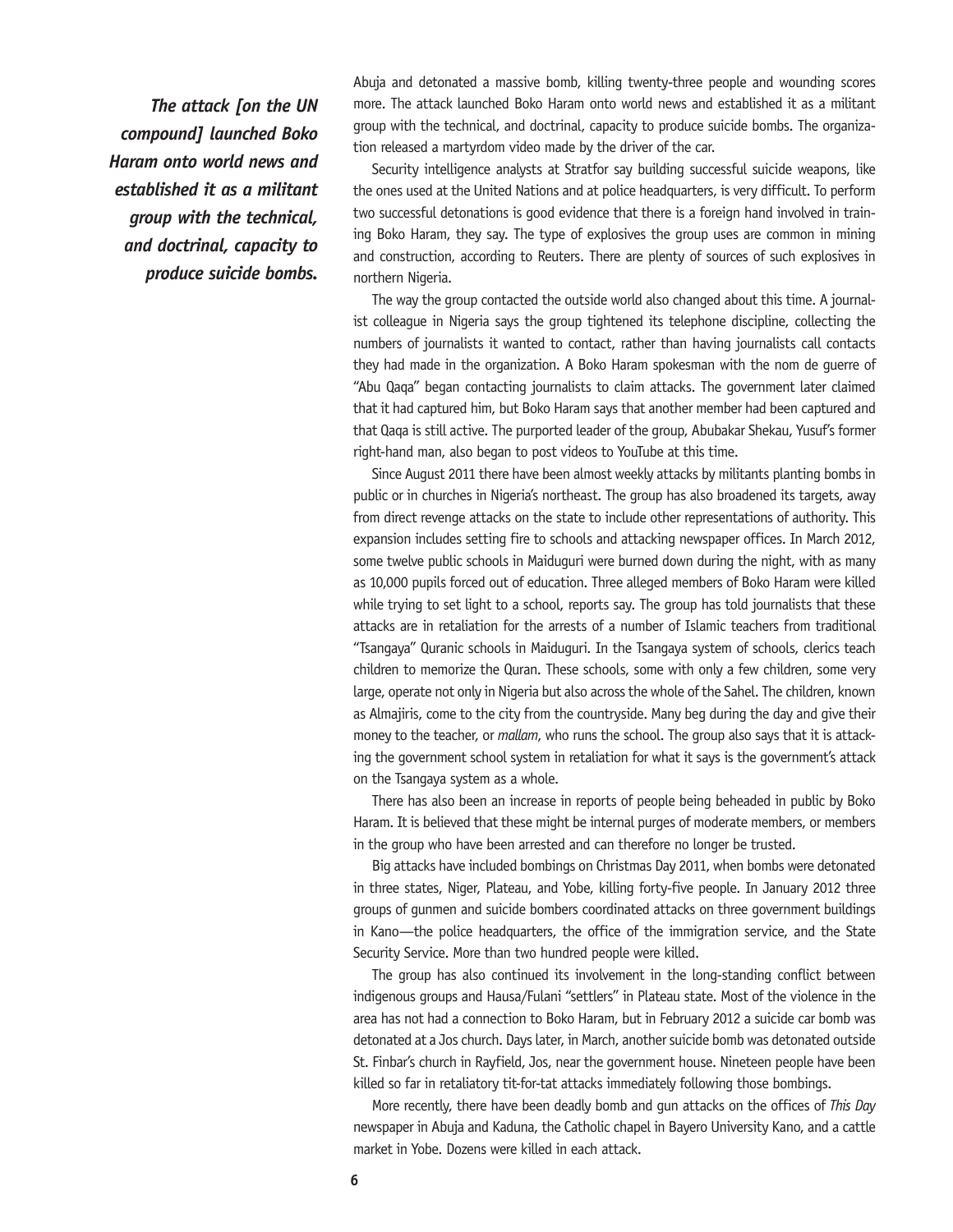# **The Challenge of Defining Boko Haram**

In interviews before his death, Mohammed Yusuf told the BBC Hausa Service he believed the earth was flat and that rain was not caused by evaporation from the ground. Such statements have led to widespread derision of the group and a resistance to taking it seriously enough to examine its aims. The name Boko Haram has also become a barrier to people's understandings of the group's motives (it is used throughout this report only because it is shorter and better known than its proper name). In fact, the name was really a succinct critique and implied rejection of Yusuf's teachings. "Boko Haram," rather than a distillation of the group's core beliefs, was a name given to the group by dismissive neighbors who had not joined the sect and had no time for it. It was as if they were saying "those people who go on and on about Western education being a sin." Boko Haram, as a group, clearly does not utterly reject the modern world out of hand. The group's use of mobile phones, video cameras, DVDs, YouTube, chemical explosives, automatic weapons, and cars shows it is more than prepared to use the fruits of Western education when it suits them. Boko Haram is, however, against those in northern Nigeria known as *"yan boko."* Yan boko is literally translated as "child of the book." It refers to the elite created by the policy of indirect rule used by the British to colonize Nigeria—the people who have had their heads turned away from Allah by easy money and corrupting Western values. To be yan boko is to be spiritually and morally corrupt, lacking in religious piety, and guilty of criminally enriching oneself rather than dedicating oneself to the Muslim *umma* (community).

There are many barriers to understanding the group. So little information about the organization can be verified, and solid, dependable information in general is hard to come by in Nigeria. Naturally, questions have been raised about what it has and has not done. Many possible sources of information are unreliable. The Nigerian police are often led by corrupt or incompetent officers who fight for their own fiefdom rather than work together. Because of this the police rarely provide useful information to the public. Boko Haram too does not have an incentive to give reliable or accurate information on attacks it has carried out, or about the group more generally. Boko Haram has denied shootings and bombings that fit its pattern of activity. There are some attacks ascribed to Boko Haram that could easily be the work of armed robbers operating under the mask of the group. Political rivals could also be using the cover of Boko Haram to settle scores and carry out assassinations. In one example, a failed bombing in March 2012 of a church in Bauchi was said by the police to have been plotted by a rival Christian organization. Had the bombing gone to plan, it is easy to see how the attack would have been blamed on Boko Haram.

The security services' inability to deal with Boko Haram in any meaningful way has highlighted the extreme weakness in its capacity to carry out investigations. This weakness is undoubtedly open for exploitation by criminals and criminal politicians alike. Any attack that happens within this state of institutional weakness could be ascribed to "Boko Haram."

Understanding of the group has not been helped by the nature of Nigerian politics. For example, in January 2012 President Goodluck Jonathan announced that Boko Haram had infiltrated the highest levels of politics and the military. The president painted a picture of a puppet group that was being used by aggrieved northern politicians to bring down his southern government. A serving senator accused of having connections with the group was arrested. But President Jonathan's remarks have been condemned by some observers as political opportunism. In Nigerian politics it is a standard maneuver to blame problems on one's political enemies, even if the situation has nothing to do with them. The president's announcement may have had more to do with distracting Nigerians away from painful increases he was about to make in the price of fuel than to actual truth, observers say.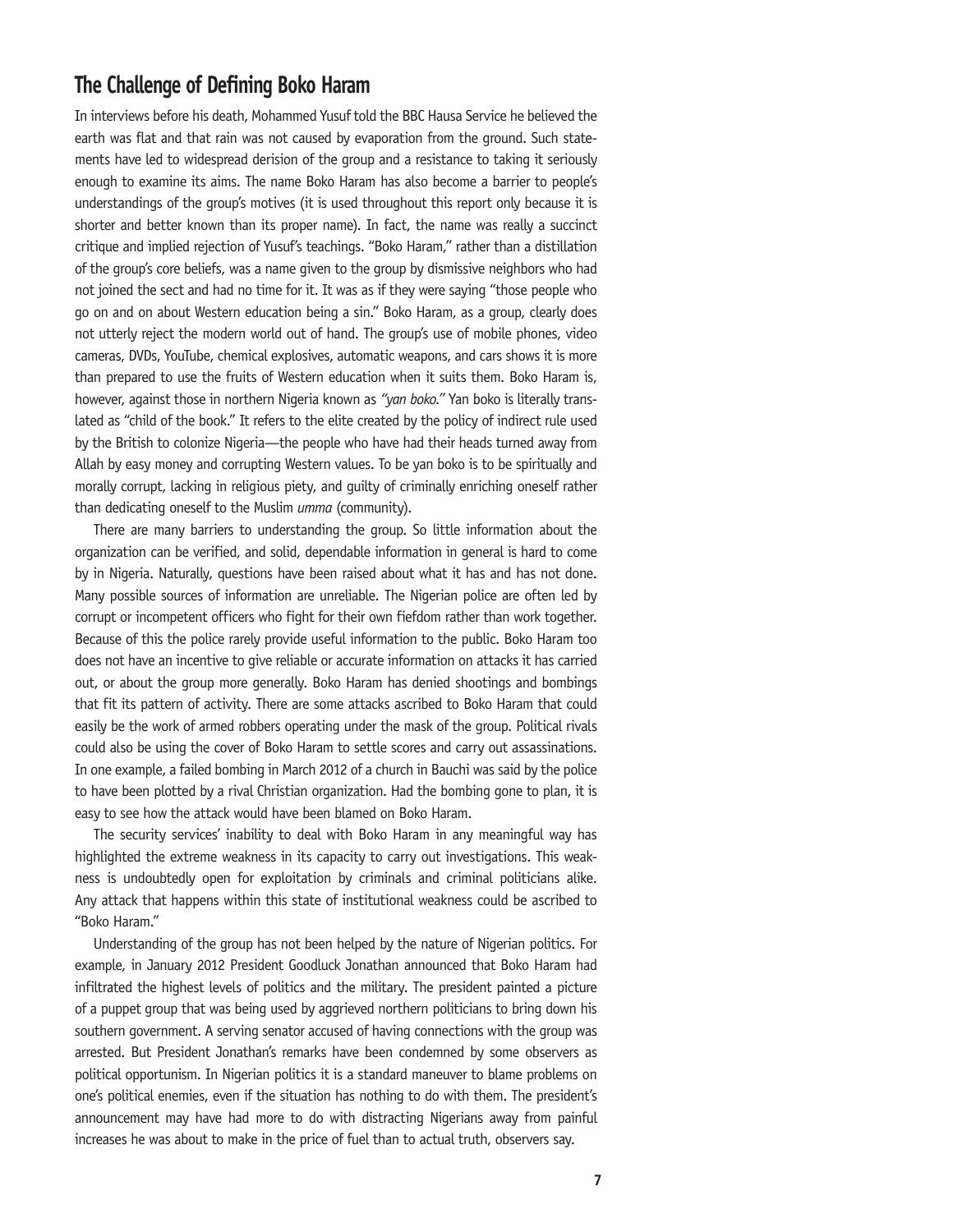In reality, connections between the core group of Yusuf's followers and established northern elites or politicians today are unlikely. A local journalist who has followed the group for years says attempts to present Boko Haram as a puppet organization of the northern elite are "absurd." It is certainly difficult to see how any northern politician, or his or her representatives, could interact with Boko Haram at this stage. It is as likely that the group would kill them—as *yan boko*—as do their bidding. Of course there are those individuals within the northern elite who will certainly seek to exploit the actions of Boko Haram for their own purposes. But opportunistically using events as they happen is not the same as directing them.

Following the failed rescue of hostages Chris McManus and Franco Lamolinara in March 2012, President Jonathan shifted his analysis of the group, playing up the connections between the group and international terrorism. He reportedly wrote to the British and Italian governments: "The Nigerian Government remains resolutely committed to facing up squarely to the challenge of terrorism on our shores and in the international community." His language was carefully chosen to downplay the local politics and to not contradict any possible connection between Boko Haram and al-Qaeda. In this letter, he reportedly also suggested the "ties between our three nations [should] grow deeper." Observers believe this to be a thinly veiled request for money from the Europeans. Richard Dowden, head of the Royal Africa Society, has suggested the failed raid on the Sokoto kidnappers is a good opportunity for Jonathan to bring on new streams of finance for his very costly security plans at a time when his own budget is under severe constraint.

All this uncertainty cannot be taken to mean that a violent group made up of followers and sympathizers of Mohammed Yusuf, calling itself Jama'atu Ahlus-Sunnah Lidda'Awati Wal Jihad, does not exist. A source who has followed the group in Maiduguri since 2007 told this author that the core group has evolved into a cell-like organization, run by a thirty-member Shura Council. He could not say where the council members were located but suggested that they were not all in one place. Council members are able to travel into and around Nigeria, and they use mobile phones to communicate, meeting face-to-face less often. Each member of the council is responsible for a cell, and each cell is focused on a different task or geographical area. Someone on the lowest level of the cell might not know another member of similar rank in the organization. This source says that most of the group's actions are agreed at the council level but that leader Abubakar Shekau also takes decisions without referring them to the council.

Raufu Mustapha of Oxford University's Department for International Development is working to clarify the situation surrounding Boko Haram. He says that anyone who doubts that a single group is operating in northern Nigeria is "in denial." He points out that throughout its existence, the organization has constantly morphed and changed its nature as it has gone through various incarnations. This evolution has made it difficult for observers to pin the organization down and define it. Clarity has been obscured because contact with the organization is difficult. When there has been contact with the outside world, the organization has proved elliptical. It has made announcements about its goals that are contradictory, not really achievable, or unrealistic. The water has been muddied further by the number of interpretations of motive and causation that observers attribute to anything that happens in Nigeria, and the conspiracy theories that flow from them.

In interviews before his death, Mohammed Yusuf said the purpose of the organization was to withdraw from a society that had become corrupt and beyond help. His group would then set up a new society whose sole purpose was to be close to Allah. From that purpose prosperity and success would naturally flow, and his righteous group would eventually take over mainstream society. Where "Western" society had gone wrong, Yusuf said, was in deviating from the principles of sharia. For this vision of the world Yusuf drew on his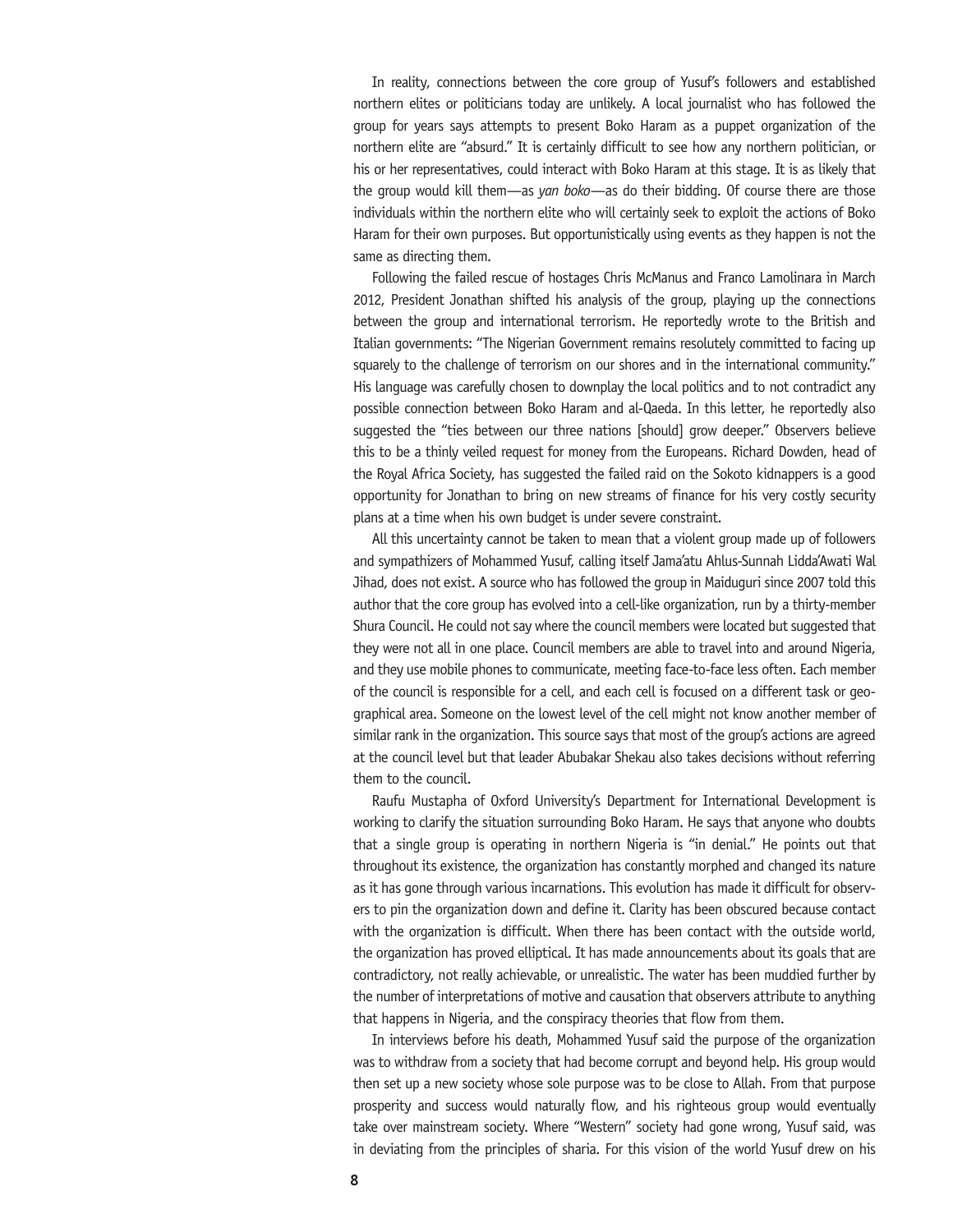interpretation of thirteenth-century scholar Ibn Taymiyyah. Taymiyyah, much cited by Salafist radicals, advocated that in the face of leadership by Muslims who did not behave in a benevolent way and used their leadership to oppress, it was acceptable to Allah for individuals to withdraw from that corrupt system and fight it with violence.

John Campbell, a former U.S. ambassador to Nigeria and a senior fellow at the Council on Foreign Relations, thinks Boko Haram is several things at once. Boko Haram "writ large" is a movement of grassroots anger among northern people at the continuing depravation and poverty in the north, he says. It is also a core group of Mohammed Yusuf's followers who have reconvened around Abubakar Shekau and who are exacting revenge against the state for their treatment. Campbell says there is another aspect to the group that is often overlooked. The group could also be seen as a kind of personality cult, an Islamic millenarianist sect, inspired by a heretical but charismatic preacher.

This view is supported by the author's own contact with the group. "Abu Dujana," a senior member, related in great length how he was captivated by Mohammed Yusuf's teachings. He said that more than anything else, it was what Yusuf revealed to him about the Quran that convinced him to throw in his lot with the group, give up his job, and bring his family to live in the mosque. It was loyalty to Mohammed Yusuf that kept him with the group after Yusuf's murder, during a difficult and prolonged period on the run with his family.

Although the group's modus operandi has changed over time, its "big idea" from 2002 has not changed. Like Mohammed Yusuf, the current leaders of the sect want to set up a state-like organization, operating initially on a small scale, parallel to the federal government. They believe this organization would inevitably grow and grow until it would replace the actual state. Where its members operated unchallenged between 2002 and 2003, the group aimed in that direction. They built on this in the years in Maiduguri, with the group growing to the point where it had many "state-like" functions, such as providing welfare handouts, job training, jobs in mini-industries, resources for the rest of the community, and a "moral police" along the same lines as the Hisbah religious police in Kano. These functions have continued in the period of conflict since 2009. Mustapha has observed that the money Boko Haram steals is first used to pay off the widows of slain members, which this author believes to be an aspiring state-like function.

Many academics interested in Boko Haram are reluctant to place the organization within the same global jihadist bracket as Algeria's al-Qaeda in the Islamic Maghreb, or Somalia's al Shabab. When the situation is viewed in the terms outlined in this report, the distinction between Boko Haram and al-Qaeda, which is bent on attacking Western interests, is clear. In this analysis, the attack on the UN compound can be thought of as an outlier event, an anomaly outside the normal concerns of the group that can be accounted for in one of two ways. It was either a trade-off for help the group received in its period of crisis in 2009, or it was intended to embarrass the Nigerian government. There have been no further attacks on international interests since August 2011.

Mustapha says, "When al-Qaeda talks about the advances their allies have made in Africa, they mostly talk about al Shabab, not Boko Haram." Branding Boko Haram as an international terrorist group with the same anti-West aims as al-Qaeda will not solve the problem, Campbell believes. He says the narrative being built up around the group, especially by the British government in the aftermath of the failed rescue attempt of hostages Chris McManus and Franco Lamolinara in March 2012—that the group is a radical terrorist organization with links to the outside bent on the overthrow of a friendly government and hostile to Western interests—is unhelpful. "The facts don't support this assertion," he says. This is especially true if the policy recommendations that flow from this view include aid to the Nigerian security services to wipe out the followers of Mohammed Yusuf. Campbell says such assistance will not deal with the grassroots anger, and may cause the *Boko Haram . . . could also be seen as a kind of personality cult, an Islamic millenarianist sect, inspired by a heretical but charismatic preacher.*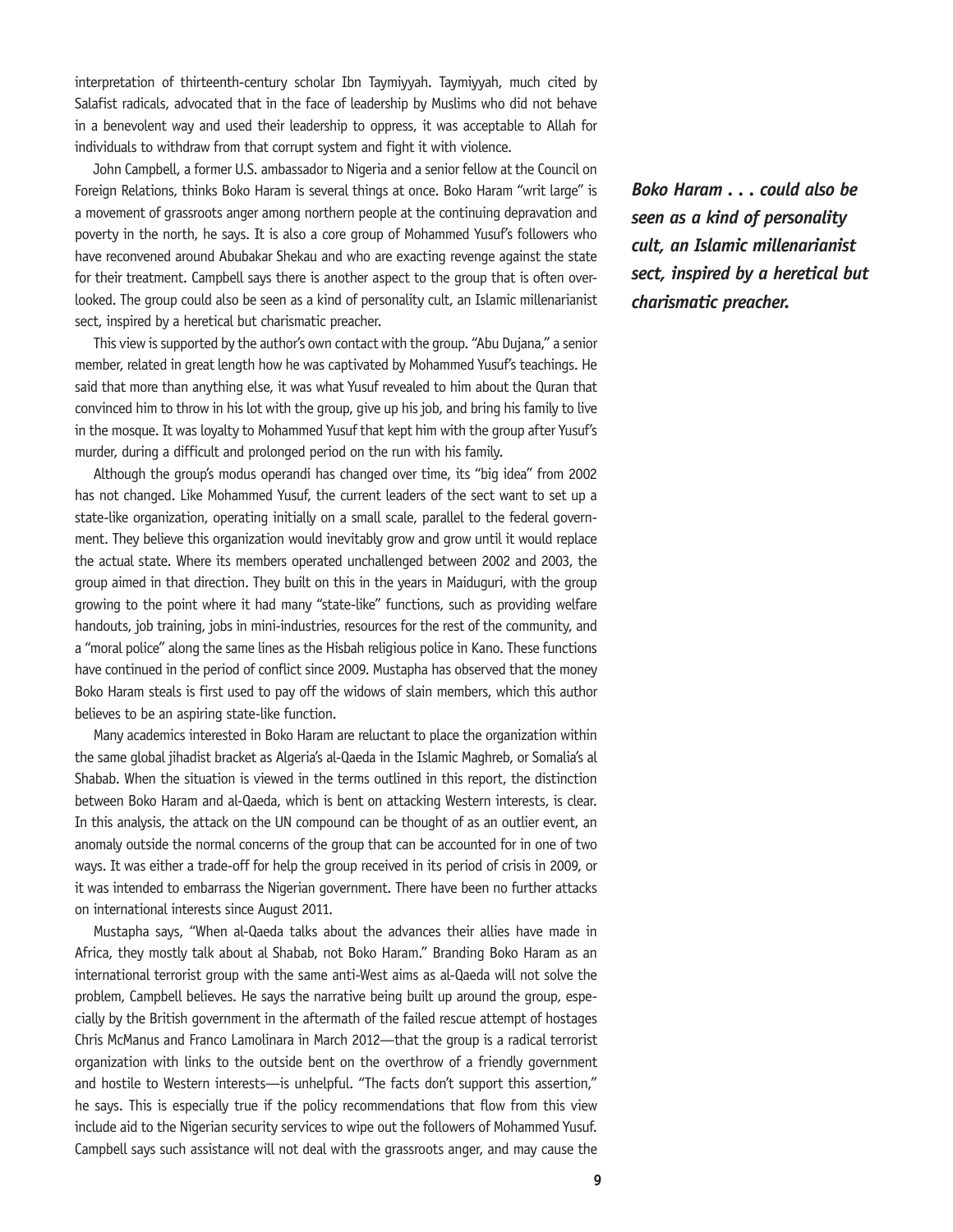group to widen its targets to include the citizens of outside nations who aid the Nigerian security services.

At present, Boko Haram's aspirations present more of a threat to Muslim civilians in northern Nigeria—by far the biggest demographic suffering currently from attacks—and to Christian minorities in the north, including economic migrants and indigenous groups, than to international interests.

### **The Kidnapping of Chris McManus and Franco Lamolinara**

In May 2011 a group of gunmen raided the compound of an Italian construction company B Stablini in Birnin Kebbi, in Nigeria's remote northwest, near the border with Niger. The gunmen seized Franco Lamolinara and Chris McManus. They were held by the group for ten months. During this time two videos were released, one in August and another in December, showing the men kneeling before gunmen wearing Sahelian tagelmust–style turbans. Little press attention was given to the video release, presumably on the request of the European negotiators. Only one agency released the August video, and it was released without sound. In March 2012 a rescue bid was launched. Nigerian troops, apparently working with UK Special Forces, raided a compound in Sokoto city. After the raid it emerged that the hostages had been killed by their captors before the raid began.

It also emerged that a down payment of £1 million, raised by the kidnapped men's families, had been paid. Negotiations were apparently continuing through a Mauritanian cleric intermediary. The ill-fated raid followed the capture of the kidnapper's leader, Abu Mohammed, by the Nigerian security services in Zaria, Kaduna state. During the capture, an accomplice managed to escape, necessitating the raid on the Sokoto compound. Abu Mohammed was apparently wounded in the capture and died in custody.

Straight after the failed raid in Sokoto, the Nigerian government blamed Boko Haram for the kidnapping. In public statements, British prime minister David Cameron said that "terrorists" were responsible. British security service sources, in briefing London-based journalists, said that the group responsible for the kidnapping was connected to Boko Haram. This line shifted as more information came out about the raid, with reports saying the kidnappers were "an offshoot" or a splinter group of Boko Haram with links to al-Qaeda in the Islamic Maghreb.

In the weeks following the raid, questions about the Nigerian and British governments' version of events surfaced. London-based journalists, reporting their briefings with security sources, said that the raid had been a swift "Brits-in-first" operation. Almost simultaneously Nigerian reporters from the BBC's Africa and Hausa service were reporting from the scene that the raid had been an eight-hour gun battle and that Nigerian security sources had warned local residents they were coming. A Nigerian journalist, quoted in Italy's *Corriere Della Sera* and the Britain's *Guardian*, said there had been communication between the Nigerian troops and the kidnappers before the troops went in. Troops reportedly asked the men to release the hostages and only entered after the kidnappers refused.

Just as questions have been raised about the official version of events, questions have also been raised about the kidnappers. The source of funding for the Sokoto group has not been identified, and some observers have doubted whether the group was a part of Boko Haram, an offshoot, or even a splinter group. A local journalist who has followed Boko Haram since before 2009 says he does not recognize Abu Mohammed as being a member of the group's Shura Council. When the men were taken in 2011, their kidnappers telephoned the BBC Hausa service and told them they were looking for money and that they had picked the Europeans simply because they were valuable. Boko Haram's spokesman, "Abu Qaqa," has also denied the group participated in the kidnapping. He told journalists that the group had never taken foreigners hostage or asked for ransoms. A journalist at the BBC Hausa service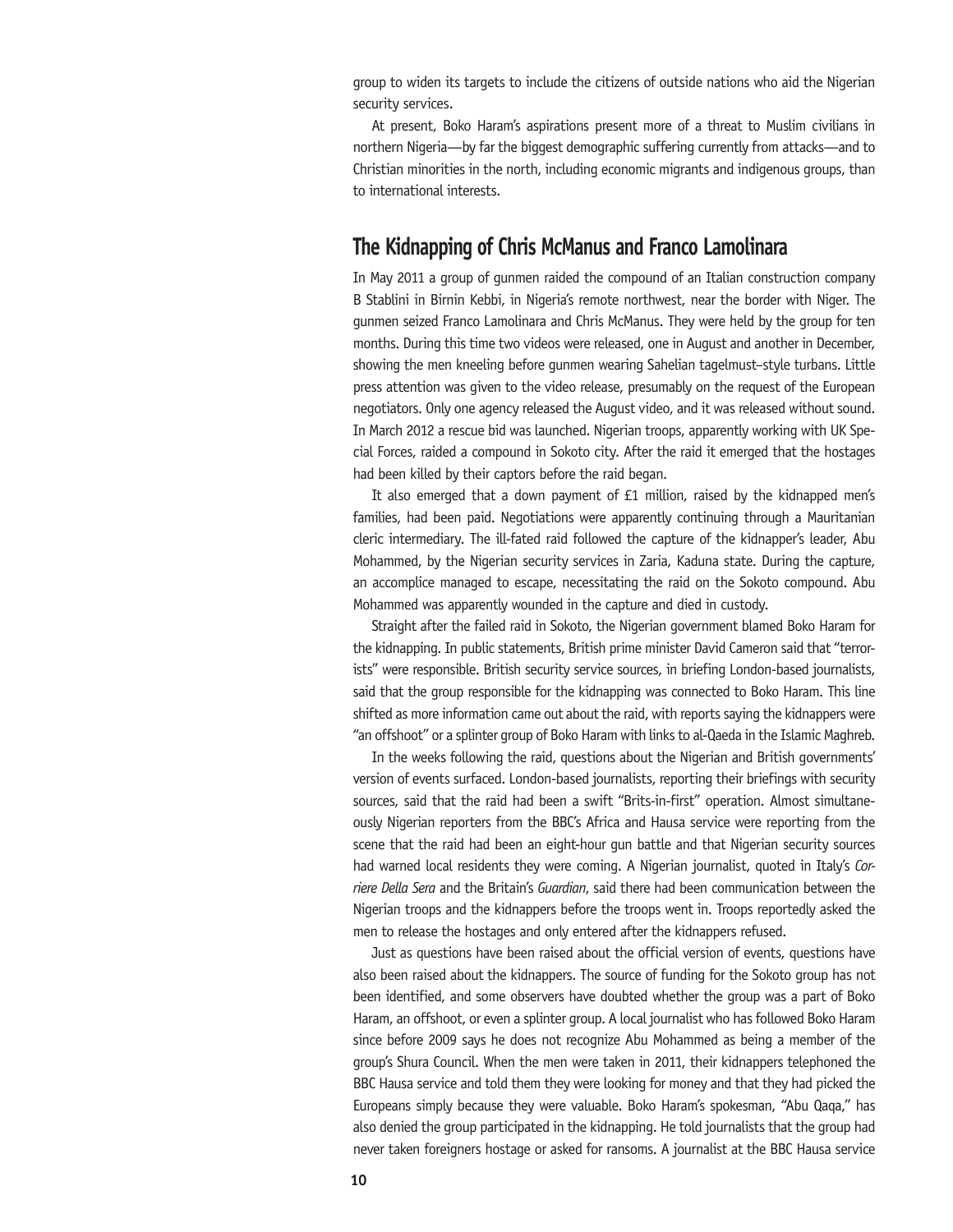told this author, "Boko Haram are all about killing people and robbing banks, not kidnapping. They have decided that it is too much trouble."

Indeed, there is another possibility. In 2011 there was a spate of kidnappings in Mali and Niger. In January two French citizens were kidnapped in Niamey and were later killed as the kidnappers fought with security services. In November a group of tourists were kidnapped from their hotel in the Malian town of Timbuktu, and in December two geologists were seized from their hotel in Hombori, also in Mali. These kidnappings follow the January 2009 kidnapping of a group of tourists in Gao, Mali. The European governments of most of the hostages allegedly paid ransoms for the return of their citizens, all except the UK government. Edwin Dwyer, the only British member of the tourist group, was murdered later that year.

In all of these cases it is believed that the victims were taken by criminal gangs to be sold to al-Qaeda in the Islamic Maghreb in Algeria. It is a strong possibility that this is what happened to Chris McManus and Franco Lamolinara. The fact that they were still in Nigeria almost a year after their capture might indicate that the group might have failed to sell its captives and that al-Qaeda in the Islamic Maghreb does not have as wide a reach as sometimes claimed.

## **The Prospects of Negotiation with Boko Haram**

It is difficult to see how there can be meaningful dialogue between the government and Boko Haram. In March 2012, as this report is being written, a fresh attempt at negotiating a cease-fire from the organization has failed.

There have been overtures toward negotiation in the past that seemed to come from within Boko Haram. In early 2011 a member of the group claiming to be a spokesman called the BBC Hausa service. He said that if the government was to give back the group's mosques in Maiduguri and Bauchi and allow its members to worship in peace, the group would give up its arms. Shortly afterward the author and a colleague spoke with "Abu Dujana," and he was very insistent that message did not emanate from the core of the group. After more inquiries by the author's colleague, he concluded that there had been an internal purge of the group's more moderate members. In a later telephone call, Abu Dujana stated that "internal divisions have been eliminated." The author and his colleague took this to mean that the dissenting members had been killed.

In September 2011 the democracy activist Shehu Sani attempted to broker exploratory talks between the former president Olusegun Obasanjo and Mohammed Yusuf's brother-inlaw, Babakura Fugu. Soon after the meeting, gunmen stormed into Fugu's house—while he was on the telephone to a New York–based Nigerian journalist—and shot him dead. Boko Haram denied the killing, and the assassins have not been identified.

In January 2012 a group claiming to be a moderate breakaway faction of Boko Haram sent a tape to the TV channel the National Television Authority, saying it was ready to negotiate. Four days later half a dozen people were publicly beheaded in Maiduguri by people claiming to be Boko Haram. Mustapha considers these two events to be linked: "When Boko Haram kills their own, they behead them, and reports of beheadings seem to go up when there are talks of negotiation."

Some of Boko Haram's stated demands are practically impossible to realize and are often contradictory. For example, it says it wants to break Nigeria in two, north and south, but also that the whole of Nigeria should come under sharia law and convert to Islam. It has also demanded that Goodluck Jonathan should convert to Islam. "These demands can never be met," says Mustapha.

However, there are other demands that might be up for discussion. The group has demanded the senior members who have been arrested by the government should be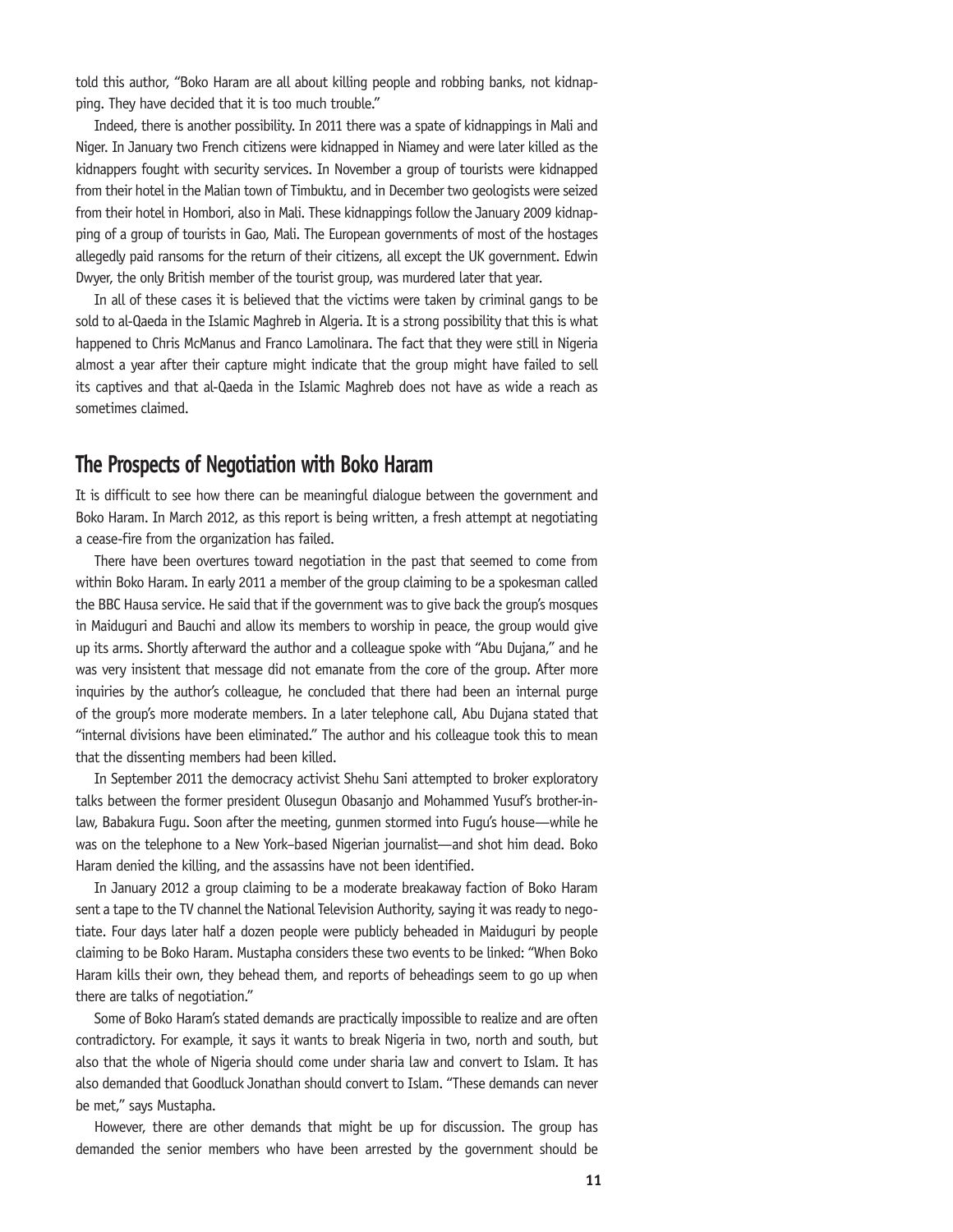released, all property that has been taken from its members should be restored, and the people responsible for the execution of Mohammed Yusuf and other members of the group should be punished. "These are political demands and could be part of a negotiation," says Campbell.

It is difficult to see how talks would progress, however. The March attempt was made possible by the appearance of a possible go-between, Ibrahim Datti Ahmed, president of the Supreme Council for Sharia in Nigeria. The attempt failed because he pulled out, surprised at how quickly news of the talks had appeared in the Nigerian newspapers. He accused the government of leaking the news and accused it of acting in bad faith, stating in a press statement that "this development has embarrassed us very much and has created strong doubts in our minds about the sincerity of the Government's side in our discussion as the discussion is supposed to be very confidential to achieve any success."

It is also difficult to see how any meaningful negotiation could be carried out with the group itself. The group has on several occasions murdered its own members who have attempted it, and the group's cell-like structure is open for factions and splits. There would be no guarantee that someone speaking for the group is speaking for all of the members. In Mustapha's opinion, the prospects for negotiation are dim: "How do you negotiate with a group who has a record of killing people who disagree with them?"

Campbell believes there are five possibilities for the future of the group, some of which are more likely than others. First, it could burn out as a result of internal divisions and casualties in action. Second, it could be crushed by the state. Third, it could evolve into a ministate along the lines put forward in the previous section of this report. Fourth, it could continue smoldering indefinitely. Fifth, under some creative negotiation from the government, the more radical parts of the sect could be isolated and the moderates reintegrated into the mainstream. It remains to be seen which of these futures will be realized, though security sources have told Reuters that the January 2012 Kano attacks were costly to Boko Haram. Many of its gunmen have been killed, and some key figures have apparently been arrested. If the group continues to launch such spectacular attacks, it may very well make it more likely that the group will burn itself out.

## **Nigeria's Security Tactics against Boko Haram**

Tactics employed by government security agencies against Boko Haram have been consistently brutal and counterproductive. Their reliance on extrajudicial execution as a tactic in "dealing" with any problem in Nigeria not only created Boko Haram as it is known today, but also sustains it and gives it fuel to expand. The police's tactics have also made Boko Haram members harder to catch. The people of Maiduguri and Kano are, for the most part, more scared of the police and the army than they are of Boko Haram. Ordinary people would not now go to the police to report suspicious activities in their neighborhoods. Campbell reported that a contact of his encountered preachers loyal to the organization openly gathering people to preach Yusuf's teachings in the streets of Kano.

Roadblocks set up to prevent militants from moving arms around are quickly turned into opportunities for police to extract bribes. Once in the queue of traffic—which can last hours in some places—drivers dare not turn around for risk of being fired upon. There are frequently shootings by police at major roadblocks. These incidents are very disrupting to normal life but not as dangerous as the way the police actively go after the group. The main technique currently used to fight Boko Haram is mass arrest at the site of attacks. The police round up as many people they can at the site of an attack, often long after gunmen or bombers have fled. Instead of questioning these people, they are intimidated and money is extorted from them. Any information about Boko Haram hideouts they do receive is acted

*Tactics employed by government security agencies against Boko Haram have been consistently brutal and counterproductive.*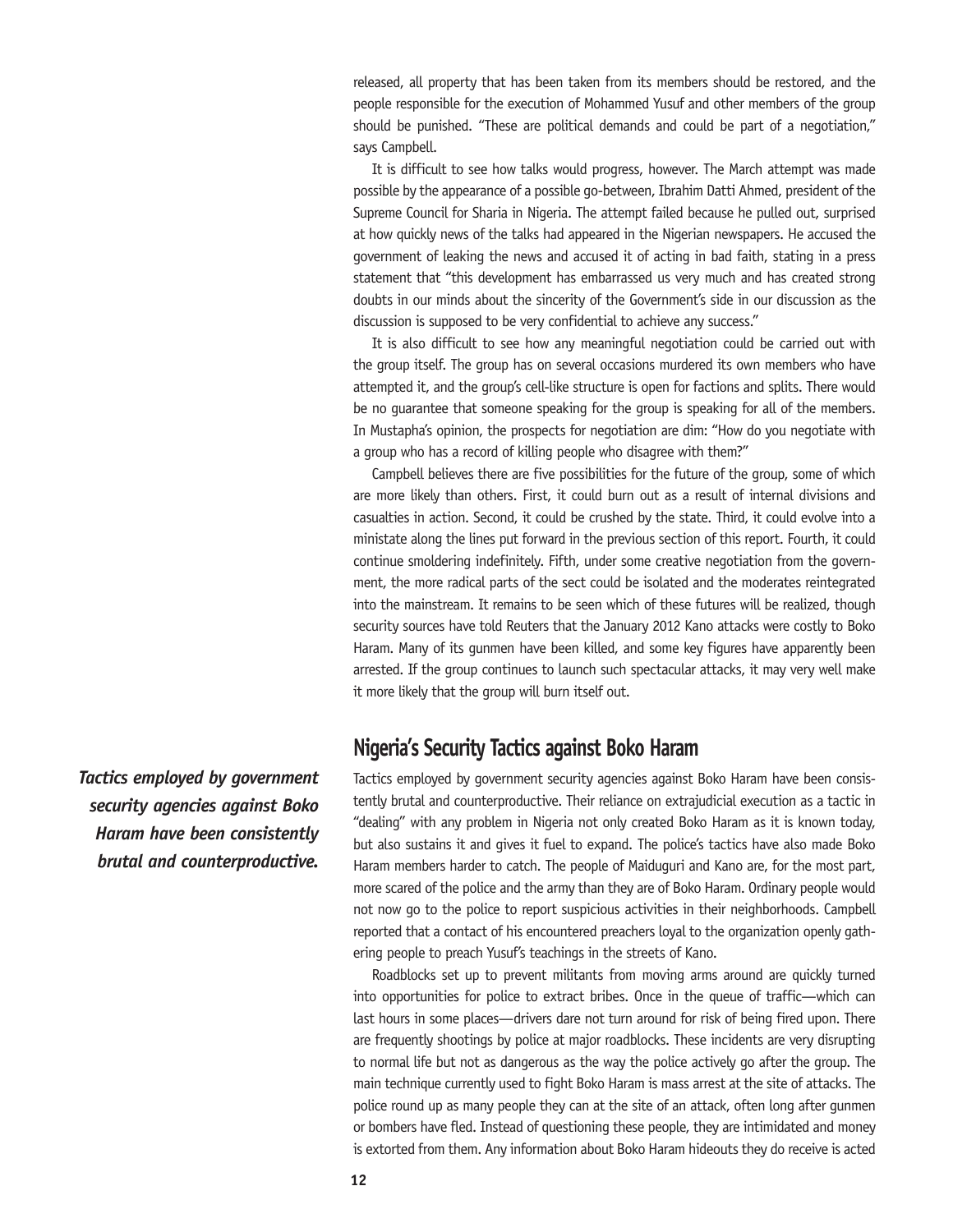on in a very heavy-handed way. The police and army descend on the supposed hideout, all guns blazing, with innocent passers-by often caught and killed in the line of fire.

Intelligence gathered by the police is done haphazardly. Virtually the only contact the police have with the community is at the level of the roadblock, with officers casting guilt on those who flee. Other tactics include holding family members of people believed to be members of Boko Haram as hostages. Human Rights Watch has reported that, in cases of extortion outside the Boko Haram context, the police have killed people they have held who were unable to secure money for their release. It is reasonable to suspect the same is happening in northeast Nigeria with respect to families of Boko Haram members.

Oliver Owen, a PhD researcher on the Nigerian police, has said that the only way to improve the situation is to promote fundamental police reforms that incorporate ideas of community policing strategies. Increasing the police's contacts within the community, and making the police more accountable, will enable the police to gather more intelligence about the activities of the group. Reform of the police might also go some way to placating the group itself, but it remains to be seen whether the group can be won over at all, especially having come this far with its militancy.

# **Conclusions**

Historians of Nigeria, including Murray Last of University College London, point out there is a long history of heretical movements in the Sahel region. These movements seem to erupt in response to political or religious stimuli and can disappear quickly. Some are wiped out by the authorities, like the Maitatsine in the 1980s, while others tear themselves apart in factional fighting. But Boko Haram has arisen at a time when there are two major factors combining to keep it together and in good operating order.

First, the group may have been nurtured from outside. Sources in the Maiduguri religious establishment say it is possible that money from Salafist groups in Saudi Arabia supported it in the early years. It appears that Boko Haram members also received training in rebel camps in the Sahel during a time of crisis for the group.

Second, Boko Haram has grown at a time when there are many national issues that draw anger and feed the group. This includes the continued killing and corruption perpetrated by the police on people connected to the group; the brutal manner in which the police behave to the public at large; the financial corruption of the government; the moral corruption of the religious establishment (as perceived by Boko Haram); a festering conflict in Plateau state; a perceived wider attack on Islam by a government currently led by a Christian president; the end to the "zoning deal" that saw power rotate between north and south; and the terrible political economy, the general poverty, and the poor state of northern Nigeria. It is anger at these issues that sustains the group and gives it recruits to continue its work.

Now that the group has expanded beyond a small number of mosques, radical reforms in policing strategy are necessary if there is to be any progress in gaining intelligence about where—and who—the group is. Indeed, widespread radical reform of the police is long overdue throughout Nigeria. As a first step, jailing a number of police officers responsible for ordering human rights abuses might go some way to removing a key objection of the group. Community policing and a more accountable police force would undoubtedly be a step forward in not just northern Nigeria but also Nigeria as a whole.

However, it should not be expected that such reforms would be enough to persuade the group to give up its arms entirely and to rejoin civil society. Although Boko Haram can be classified as a sect, a radical branch of an established religion trying to advocate a return to a "pure" form of Islam, it also has many attributes of a messianic personality cult. The group has shown it is willing to change its targets and alter its logic of retribution to include *Boko Haram has grown at a time when there are many national issues that draw anger and feed the group.*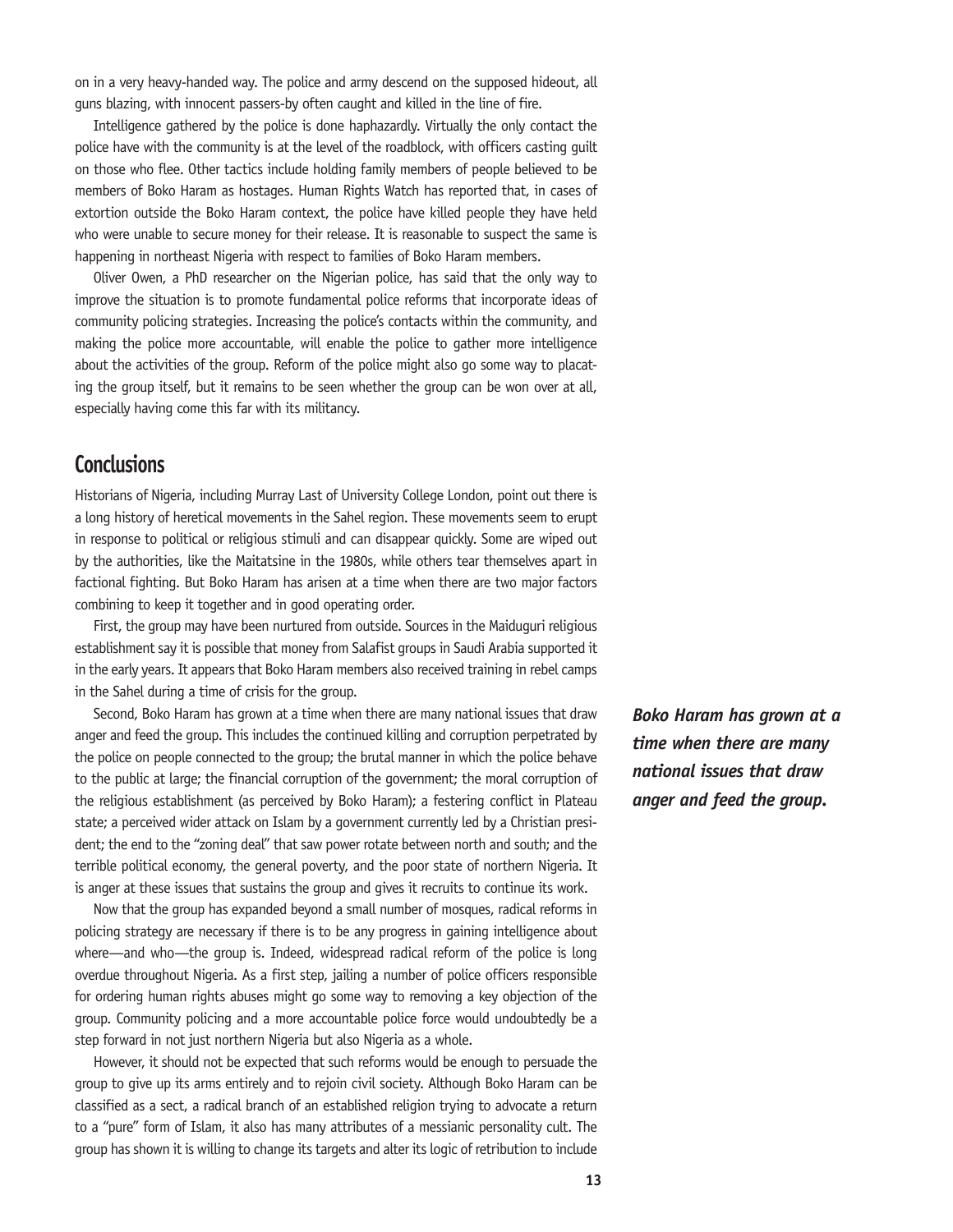loosely classified "enemies" of the group and civilian targets when the leadership deems it expedient. Its leaders can twist and turn their own justificatory logic to attack anyone they choose without care about innocent passersby. At this stage, it remains to be seen if their anger is something that can be totally placated by reasonable reforms. It is much more likely that they will simply twist their logic again and find other grievances to justify more attacks. Indeed, there are plenty of grievances to choose from.

Northern Nigeria as a whole has very deep development problems, perhaps deeper than the rest of the country. It has some of the worst maternal and infant mortality rates in the world. The level of poverty and deprivation is higher than the rest of the country, while active participation in politics, beyond fealty to a thin band of political and religious godfathers who hold power, is low. The only way to remove the threat of the group in the long term is widespread reform of northern Nigeria that improves the livelihoods of northern Nigerians, and gives them a bigger stake in their politics.

The group's general aim is to create a state-like body run on a strict interpretation of sharia that would eventually take over the whole of northern Nigeria. To that end the group's future direction is likely to lead toward increased involvement in the Jos crisis, where it will attack Christian indigenes of the north. It will continue to attack softer targets in the northeast rather than turn on international targets inside or outside Nigeria. Funded by robberies on poorly protected banks and cash-in-transit convoys, and armed by weapons from Chad or by guns robbed or even purchased from the very security services charged with attacking it, Boko Haram's activities could continue for many years.

If the group does pursue a more active role in the Jos crisis and increase attacks on indigenous Christian minorities and Igbo traders in the north, the wider implications for Nigeria are dire. If the conflict there were to erupt in a way that did not—as before—die down after a number of days, it could present a real threat to Nigeria's unity.

It is difficult to see how the United States and Europe might positively help Nigeria in dealing with this problem. The author is not an expert on military aid, or on international police training programs and techniques. The United States and Europe might have a role to play in training the Nigerian military and police to be a more effective institution. However, such training in the past seems to have had little effect beyond giving a seal of approval to some officers, who may or may not live up to their training. It is likely that such training would not be sufficient to overpower the multiplicity of negative influences on these institutions. Following the March 2012 coup in Mali, led by an officer who had recently attended military training in the United States, sensitivities about such help might also be heightened.

It is important to state that Boko Haram offers little direct threat to U.S. interests in Nigeria at present, and that if the United States visibly aided the government of Nigeria, it and its citizens could become a target. Even so, U.S. citizens in Nigeria are not very numerous, and their interests are usually in the far south, where Boko Haram has not yet spread. The greatest threat posed by Boko Haram is to the stability and unity of Nigeria itself.

If Boko Haram continues to exist, then the agreement between the regional elites that keeps the country together could come under increasing strain. At the moment disagreements among elites are usually settled at secret meetings and resolved by horse trading over the country's political resources. If the situation worsens and the elites' agreement is fatally compromised, there is a chance that Nigeria could split. If the United States is interested in a unified Nigeria, then this would be a catastrophe.

However, trying to influence the situation at a government-to-government level contains its own inherent dangers. The legitimacy of Jonathan's presidency is still not recognized by many in the north, and it has become apparent that he may run for another term in office. This deal between the elites of Nigeria is considerably more likely to be negatively influenced

*The only way to remove the threat of the group in the long term is widespread reform of northern Nigeria that improves the livelihoods of northern Nigerians, and gives them a bigger stake in their politics.*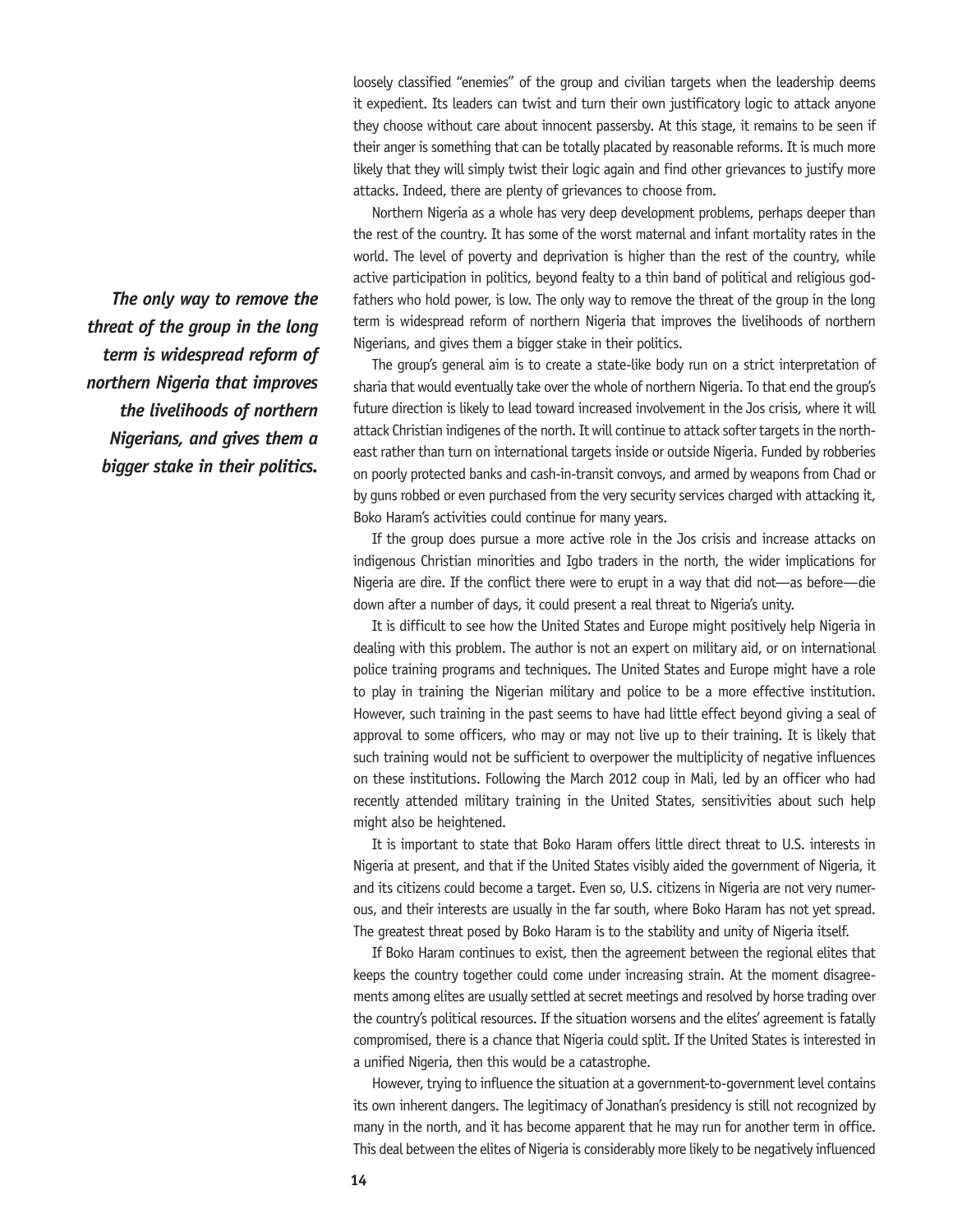by ill-thought-out involvement by the United States, especially if that involvement consists of injections of large amounts of money into Jonathan's government, than by the actions of Boko Haram.

More positively, the United States would be well advised to pursue policies that lead to the identification of the corrupt proceeds of economic crime that have been invested or hidden by politically exposed Nigerians within the United States. The jailing of former Delta state governor James Ibori by a London court proves that such a policy can have an impact. Reducing the ability of corrupt leaders to hide their cash outside the country will hopefully have a positive effect in Nigeria, because if nothing else such money will be more likely to end up back in Nigeria's economy.

The U.S. government should also pursue policies that help Nigeria diversify its economy and reduce its reliance on oil. Specifically, it should enact programs that aim to strengthen the Nigerian agricultural sector, the most likely to provide livelihoods, employment, and future prospects for northern youths.